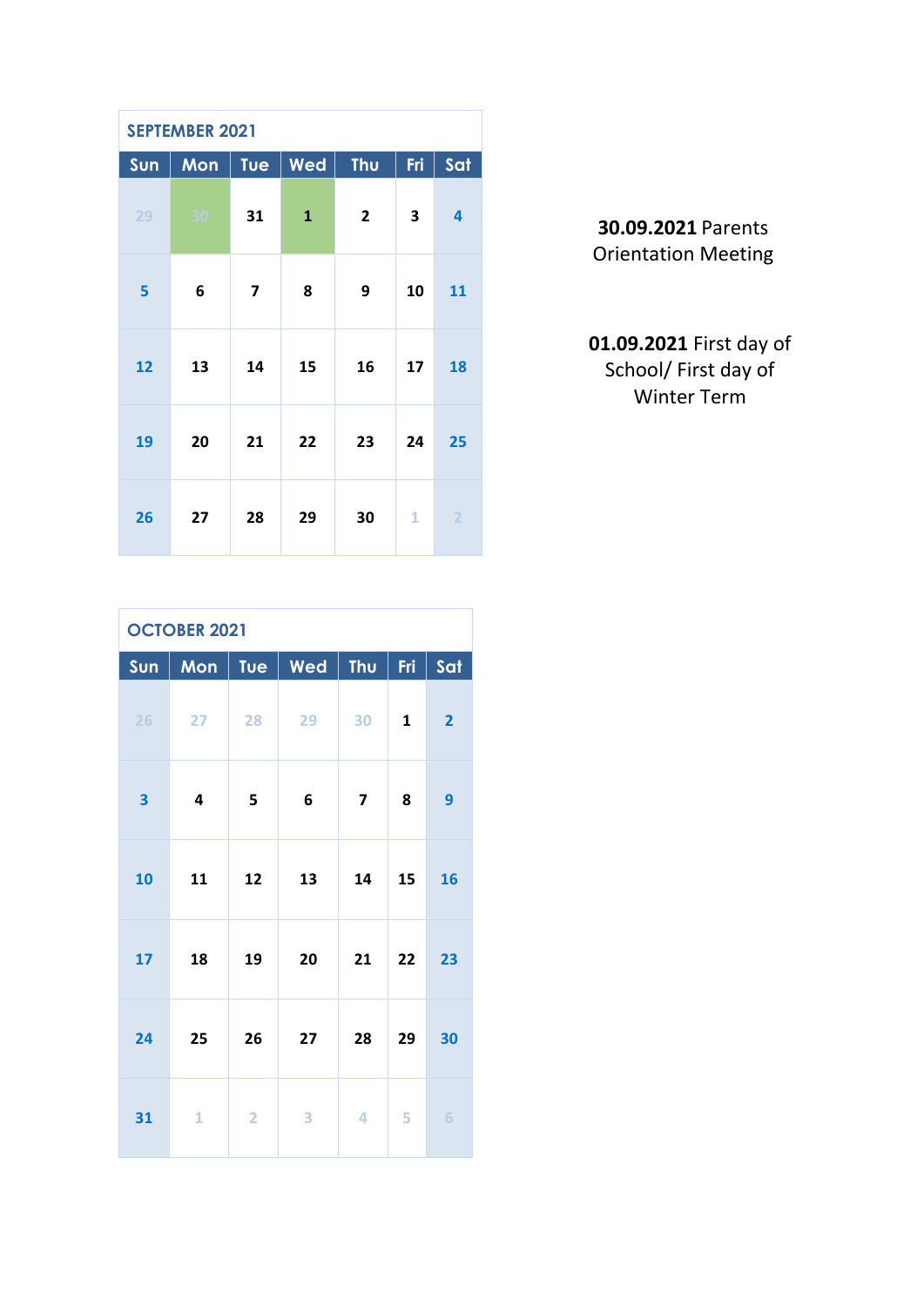| <b>NOVEMBER 2021</b>    |              |                |     |                |     |                 |  |  |  |
|-------------------------|--------------|----------------|-----|----------------|-----|-----------------|--|--|--|
| Sun                     | Mon          | <b>Tue</b>     | Wed | Thu            | Fri | Sat             |  |  |  |
| 31                      | $\mathbf{1}$ | $\overline{2}$ | 3   | 4              | 5   | $6\phantom{1}6$ |  |  |  |
| $\overline{\mathbf{z}}$ | 8            | 9              | 10  | 11             | 12  | 13              |  |  |  |
| 14                      | 15           | 16             | 17  | 18             | 19  | 20              |  |  |  |
| 21                      | 22           | 23             | 24  | 25             | 26  | 27              |  |  |  |
| 28                      | 29           | 30             | 1   | $\overline{2}$ | 3   | $\overline{4}$  |  |  |  |

## **01.11.2021-05.11.2021** Autumn Break

**11.11.2021** Polish Independence day (no school)

| <b>DECEMBER 2021</b> |     |            |              |                |     |                         |  |  |
|----------------------|-----|------------|--------------|----------------|-----|-------------------------|--|--|
| Sun                  | Mon | <b>Tue</b> | Wed          | Thu            | Fri | Sat                     |  |  |
| 28                   | 29  | 30         | $\mathbf{1}$ | $\overline{2}$ | 3   | $\overline{\mathbf{4}}$ |  |  |
| 5                    | 6   | 7          | 8            | 9              | 10  | 11                      |  |  |
| 12                   | 13  | 14         | 15           | 16             | 17  | 18                      |  |  |
| 19                   | 20  | 21         | 22           | 23             | 24  | 25                      |  |  |
| 26                   | 27  | 28         | 29           | 30             | 31  | $\mathbf{1}$            |  |  |

**22.12.2021** Winter Concert

**23.12.2021-02.01.2022**

Christmas Break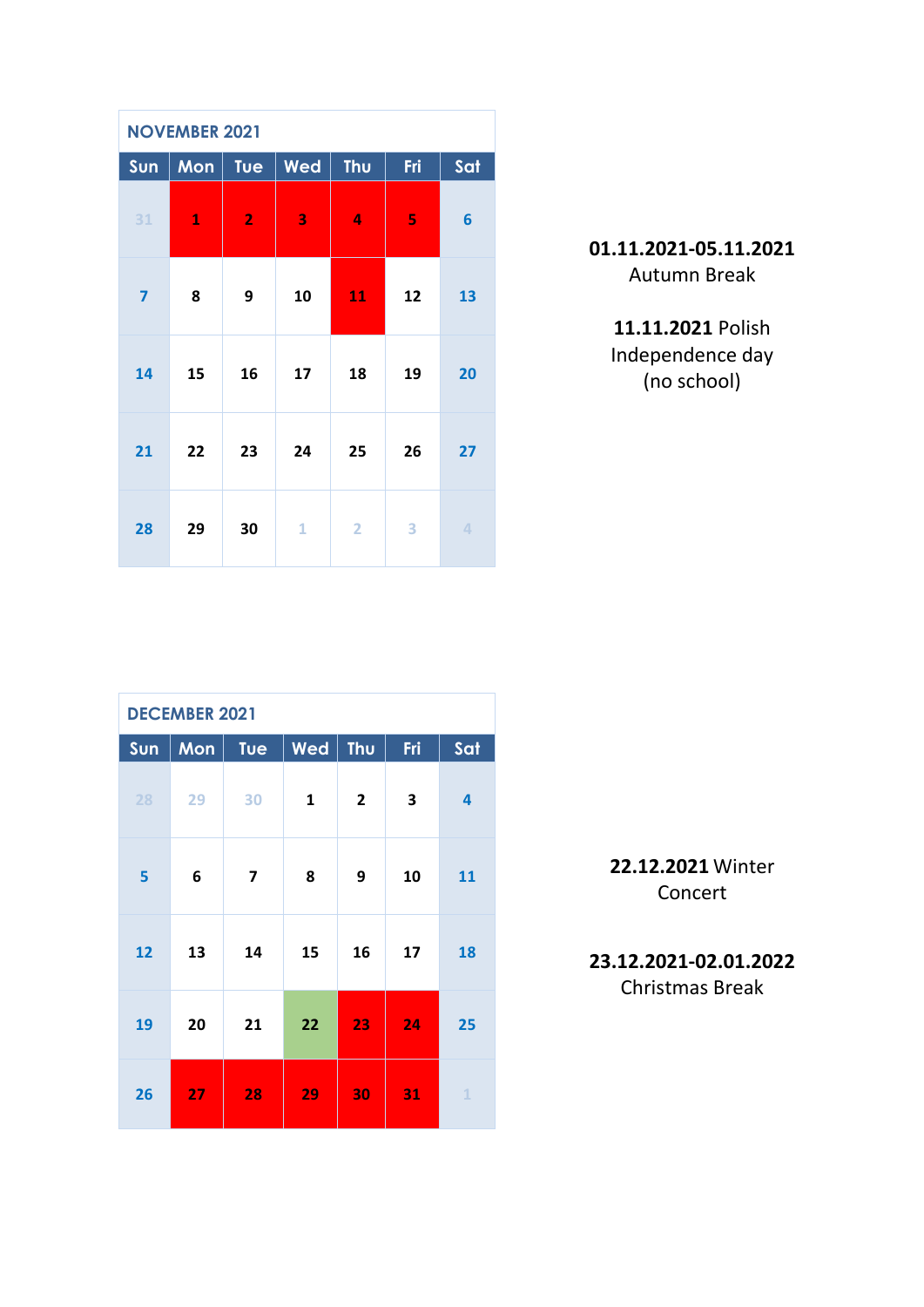| <b>JANUARY 2022</b> |                         |     |                |                |     |              |  |  |  |
|---------------------|-------------------------|-----|----------------|----------------|-----|--------------|--|--|--|
| Sun                 | Mon                     | Tue | Wed            | Thu            | Fri | Sat          |  |  |  |
| 26                  | 27                      | 28  | 29             | 30             | 31  | $\mathbf{1}$ |  |  |  |
| $\overline{2}$      | $\overline{\mathbf{3}}$ | 4   | 5              | $6\phantom{1}$ | 7   | 8            |  |  |  |
| 9                   | 10                      | 11  | 12             | 13             | 14  | 15           |  |  |  |
| 16                  | 17                      | 18  | 19             | 20             | 21  | 22           |  |  |  |
| 23                  | 24                      | 25  | 26             | 27             | 28  | 29           |  |  |  |
| 30                  | 31                      | 1   | $\overline{2}$ | 3              | 4   | 5            |  |  |  |

| 03.01.2022 First day of |
|-------------------------|
| <b>Summer Term</b>      |

**06.01.2022** Public Holiday(no school)

**08.01.2022-15.01.2022** Ski Camp

| <b>FEBRUARY 2022</b> |     |              |                |     |                         |     |  |  |
|----------------------|-----|--------------|----------------|-----|-------------------------|-----|--|--|
| Sun                  | Mon | Tue          | Wed            | Thu | Fri                     | Sat |  |  |
| 30                   | 31  | $\mathbf{1}$ | $\overline{2}$ | 3   | $\overline{\mathbf{4}}$ | 5   |  |  |
| $6\phantom{1}6$      | 7   | 8            | 9              | 10  | 11                      | 12  |  |  |
| 13                   | 14  | 15           | 16             | 17  | 18                      | 19  |  |  |
| 20                   | 21  | 22           | 23             | 24  | 25                      | 26  |  |  |
| 27                   | 28  | $\mathbf{1}$ | $\overline{2}$ | 3   | 4                       | 5   |  |  |

**14.02.2022-18.02.2022** Winter Break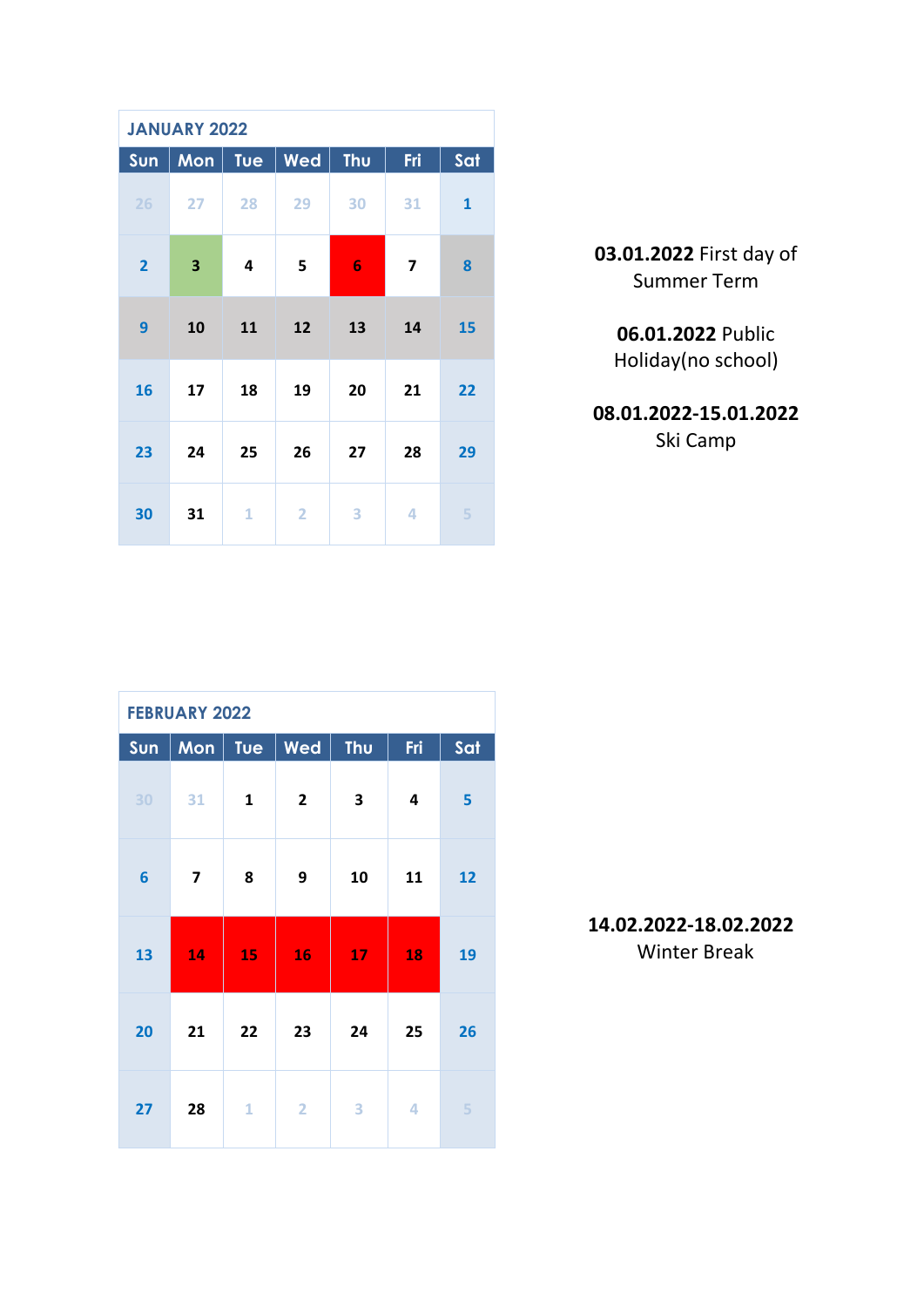| <b>MARCH 2022</b> |                         |     |              |     |     |                |  |  |
|-------------------|-------------------------|-----|--------------|-----|-----|----------------|--|--|
| Sun               | Mon                     | Tue | Wed          | Thu | Fri | Sat            |  |  |
| 27                | 28                      | 1   | $\mathbf{2}$ | 3   | 4   | 5              |  |  |
| $6\phantom{1}6$   | $\overline{\mathbf{z}}$ | 8   | 9            | 10  | 11  | 12             |  |  |
| 13                | 14                      | 15  | 16           | 17  | 18  | 19             |  |  |
| 20                | 21                      | 22  | 23           | 24  | 25  | 26             |  |  |
| 27                | 28                      | 29  | 30           | 31  | 1   | $\overline{2}$ |  |  |

| <b>APRIL 2022</b>       |     |            |     |                         |     |                |  |  |
|-------------------------|-----|------------|-----|-------------------------|-----|----------------|--|--|
| Sun                     | Mon | <b>Tue</b> | Wed | Thu                     | Fri | Sat            |  |  |
| 27                      | 28  | 29         | 30  | 31                      | 1   | $\overline{2}$ |  |  |
| $\overline{\mathbf{3}}$ | 4   | 5          | 6   | $\overline{\mathbf{z}}$ | 8   | 9              |  |  |
| 10                      | 11  | 12         | 13  | 14                      | 15  | 16             |  |  |
| 17                      | 18  | 19         | 20  | 21                      | 22  | 23             |  |  |
| 24                      | 25  | 26         | 27  | 28                      | 29  | 30             |  |  |

**15.04.2022- 24.04.2022** Easter Break